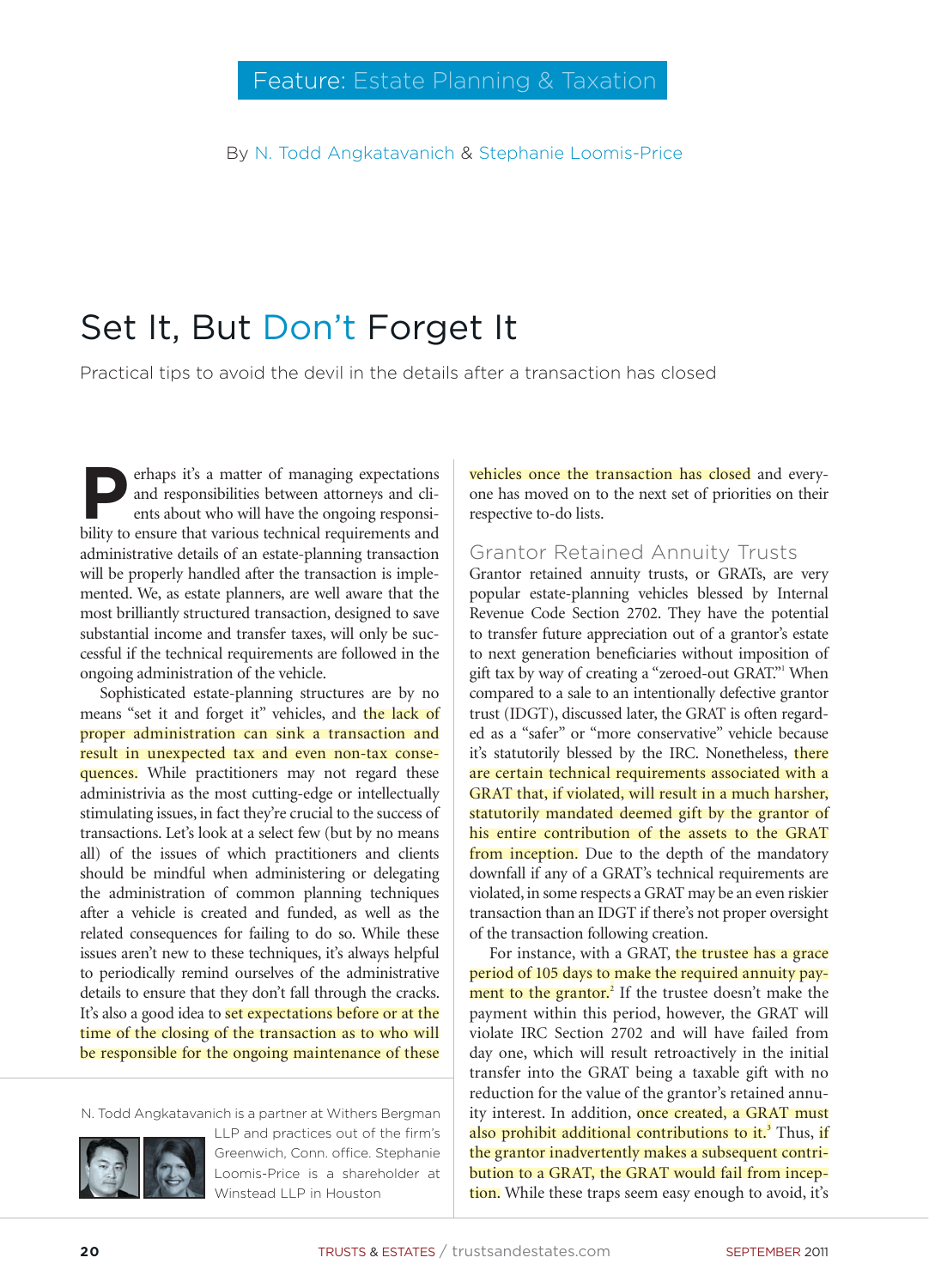possible to inadvertently violate this rule. For example, if a grantor exercises a swap power, contributing cash to the GRAT in exchange for existing hard-to-value assets, and those assets are later determined to have a lower value than the value used in making the swap, the swap could constitute an additional contribution, thus making the GRAT fail from inception and causing a deemed gift of the initial GRAT contribution. Conversely, the regulations also prohibit a commutation of a grantor's annuity interest in a GRAT.<sup>4</sup> In the same swap scenario, if the grantor swapped assets into the GRAT that were ultimately determined to be valued at less than assumed at the time of the swap, the swap could constitute a commutation, which would also make the GRAT fail. Furthermore, a GRAT's annuity payment may not increase by more than 120 percent of the prior year's annuity.<sup>5</sup> And finally, the GRAT regulations prohibit the GRAT from issuing a promissory note to the grantor in satisfaction of its annuity payment.<sup>6</sup>

A violation of any of these provisions will cause the GRAT to have failed from inception, resulting in a taxable gift of the entire GRAT contribution. Thus, for example, if a grantor created a 10-year GRAT with a contribution of \$2 million in year one and in year five, any of these provisions are violated, the violation will cause the grantor's \$2 million gift to the GRAT to be entirely subject to gift tax as of the date of creation, and the retained annuity interest by the grantor will be valued at zero retroactively. In other words, what was intended to be a gift tax-free contribution into a "zeroed-out GRAT" would instead be fully subject to gift tax at creation.

Also, at the end of the GRAT term, to the extent that the GRAT was designed to pay out into an ongoing trust for the benefit of children as a generation-skipping transfer (GST) trust under the GST tax automatic allocation rules, it's important to consider whether to make a proper election out of GST automatic allocation on a timely filed gift tax return.<sup>7</sup> If the value of the GRAT's assets have increased dramatically by the time the GRAT annuity term terminates and if the value of the GRAT's assets exceed the value of the grantor's remaining GST tax exemption at that time, failure to elect out of the automatic allocation rules could result in the ongoing

trust having a mixed inclusion ratio between zero and one, which isn't ideal. For GRATs terminating in 2011 or 2012, the increased GST tax exemption may, however, provide an opportunity for some GRATs to be made GST tax-exempt, if the value of the GRAT at the end of the estate tax inclusion period is less than the grantor's then-available GST tax exemption.

While there are other examples of unintended results

GRATs aren't vehicles that can just be established and then garaged; proper ongoing administration is critical to their success.

that can occur due to the lack of administration of a GRAT, the critical point is that these aren't vehicles that can just be established and then garaged; rather, proper ongoing administration is critical to the success of these techniques.

It should be noted that the House and Senate have introduced or passed several proposals that would add restrictions to the GRAT planning vehicle. Current proposed restrictions include a minimum 10-year term, that the annuity payment can't be reduced from one year to the next and that the remainder interest at the time of transfer has "a value greater than zero." If the grantor dies during the trust term, the trust assets will be included in the grantor's estate; the imposition of a minimum 10-year term increases this risk. A requirement that the remainder interest at the time of transfer have "a value greater than zero" would force some portion of the assets transferred to the GRAT to be subject to gift tax at the time of the GRAT's creation.<sup>8</sup>

## QPRTs

Qualified personal residence trusts (QPRTs) are also statutorily blessed vehicles under IRC Section 2702, and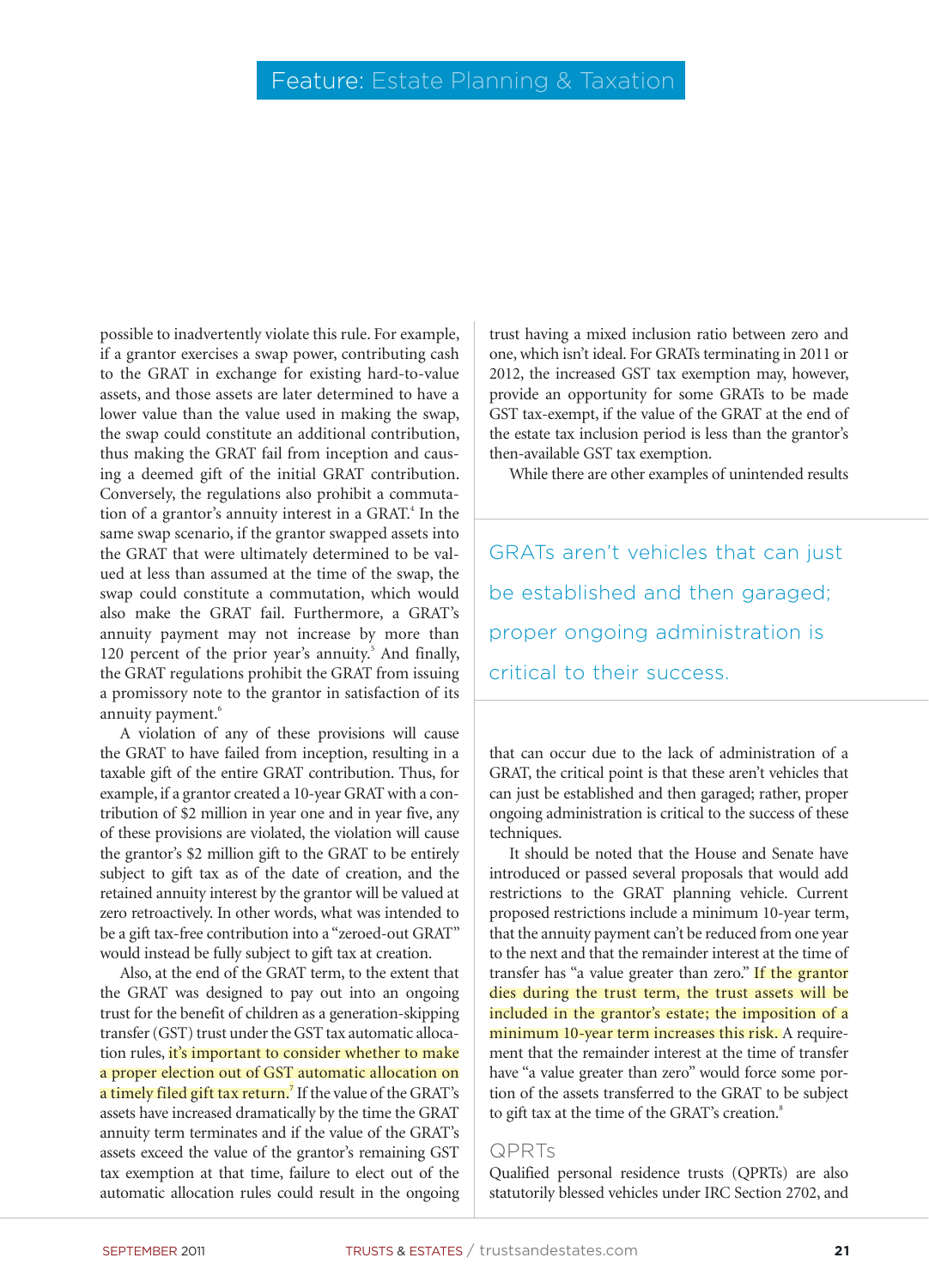they can provide for the efficient transfer of a personal residence out of one's taxable estate, particularly in environments in which interest rates are high or real estate values are depressed. However, practitioners should pay attention to certain pitfalls associated with these vehicles. A QPRT must prohibit the trust from selling or transferring the residence to the grantor, the grantor's spouse or a controlled entity.<sup>9</sup> Any attempted sale will cause the QPRT to fail and will cause the gift of the residence into the QPRT from inception to be a fully taxable gift, with the grantor's retained term interest being valued at zero for gift tax purposes.

Furthermore, if the trust ceases to be a QPRT, the trust instrument must require the trust's assets to be distributed to the term holder or be converted into a GRAT.<sup>10</sup>

In addition, after the QPRT term expires, if the grantor and the children or an ongoing trust for their benefit decides to enter into a lease for the grantor to rent the residence, it's imperative that a lease agreement be negotiated imposing rent on a fair market value (FMV) basis and that the grantor actually make rental payments to the new owner of the residence on a timely basis. And, to the extent that the remainder beneficiaries of the residence trust are individuals or non-grantor trusts, any rental payments made by the grantor should be reported on the remainder beneficiary's income tax return consistent with the lease. Failure to properly negotiate and respect the formalities of a lease agreement may give rise to an Internal Revenue Service argument that the grantor's transfer of the property into the QPRT initially was subject to a retained interest, thus causing inclusion of the assets in the gross estate under IRC Section  $2036(a)(1)$ .<sup>11</sup>

As discussed with respect to GRATs, the same GST tax automatic allocation issue exists upon the termination of a QPRT term and the termination of an estate tax inclusion period, so it's important to be mindful of these implications.

#### Sales to IDGTs

Sales to IDGTs have become popular over the past several years as an alternative to the GRAT technique. The pros and cons distinguishing the two transactions are beyond the scope of this article. However, it's worth noting that IDGTs aren't statutorily blessed under the IRC and, therefore, aren't subject to the strict 20 per-

cent increase ceiling that applies to a GRAT annuity, nor are they subject to the other strict prohibitions discussed above. In addition, IDGTs are generally thought to be transactions to which GST tax allocation may be made by the grantor at inception, thus enabling the grantor to transfer assets by gift or by sale into a trust that can grow on a GST tax-exempt basis. Poor administration of an IDGT can result in the IRS raising certain gift and/or estate tax issues, which too can result in negative tax consequences. But unlike with a GRAT, these consequences aren't statutorily mandated.

There are, however, some pressure point issues to consider when administering an IDGT transaction. When a grantor has sold assets to an IDGT in exchange for a valid promissory note that reflects full and adequate consideration, no taxable gift should result. Of course, the promissory note that the grantor receives will still be fully included in the grantor's taxable estate as an asset, but the assets sold and future appreciation thereon should be excluded from the estate. Critical to the transaction and resulting absence of gift tax due, is that the note issued by the IDGT to the grantor must be a valid debt and treated as such and the sale must be for FMV. Perhaps the most important factor as to the validity of the debt is whether the parties intended at the time of its creation to recognize it as a true debt obligation based upon the facts and circumstances surrounding the issuance of the note, as well as the subsequent actions of the parties. Were the terms of the note reasonable and was adequate interest imposed? Did the trust make payments to the grantor on a timely basis as required under the note? Were interest payments properly reported for income tax purposes (assuming a non-grantor trust)? In the case of a late payment or non-payment, did the grantor take legal steps to demand and enforce payment of the note? Were notice provisions included in the note complied with?

While there's no clear rule as to whether the IRS will respect the note as a valid debt, it has raised various arguments in the past that practitioners should consider. First, if there's a poor record of the parties complying with the note's payment terms, the IRS could argue that under traditional gift tax principles, the note issued by the trust to the parent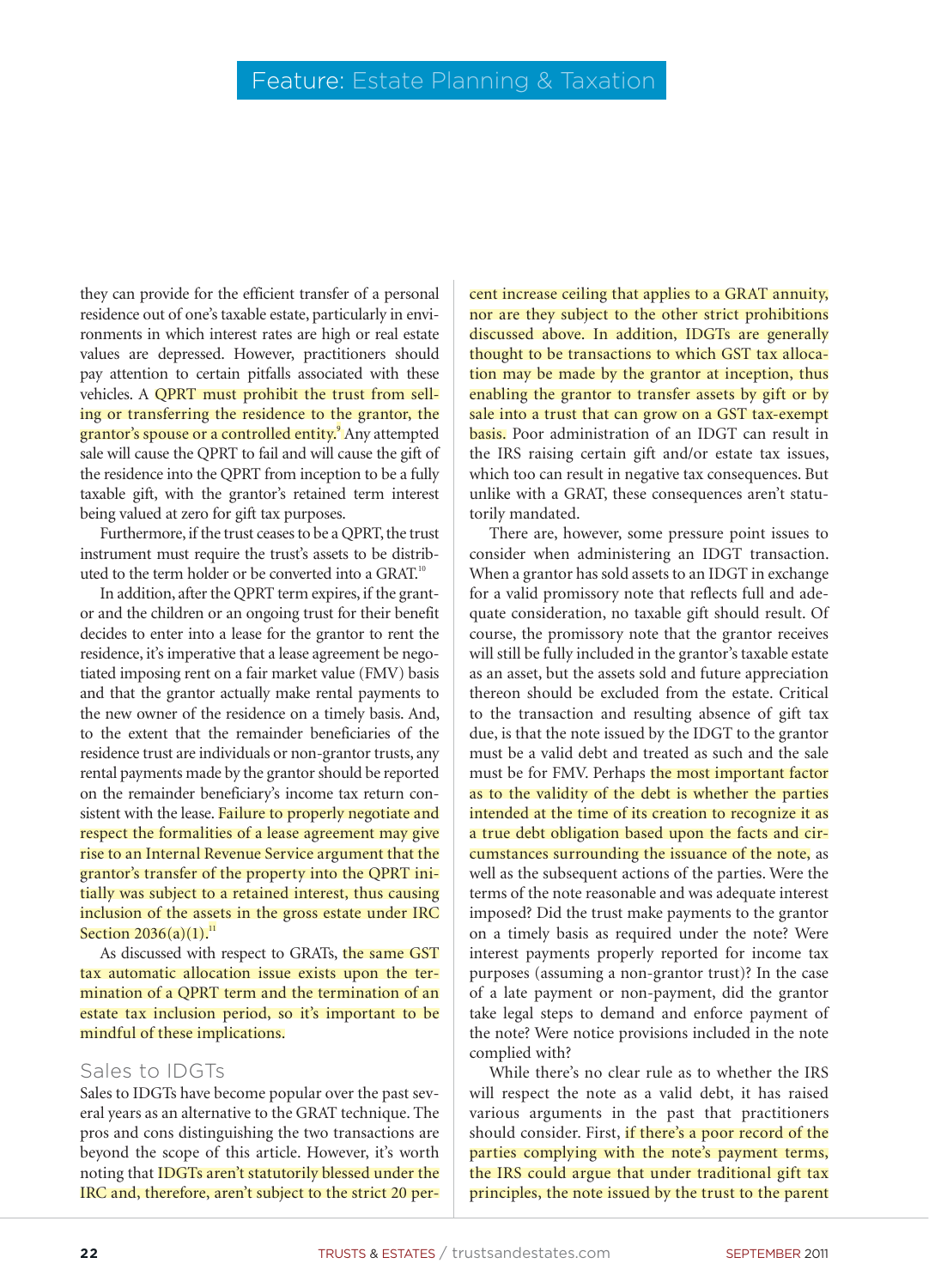was illusory and therefore the parent made the entire sale transaction for no consideration. Essentially, the argument would be that the parties never truly intended from inception for the borrower to pay the debt and the lender to enforce payment. Second, the IRS could argue that the note should be recharacterized as disguised equity in the entity being sold. For example, if a grantor sold limited partnership (LP) interests to an IDGT, the IRS could argue that the note the grantor received from the trust wasn't a valid debt, but rather was a form of disguised preferred equity in the LP and, as such, would be ascribed a value of zero for gift tax purposes under the "subtraction method" of valuation under IRC Section 2701. The result, the IRS could argue, is that the recharacterized note the grantor received would be valued at zero for gift tax purposes, and, consequently, the LP interests that the grantor sold to the IDGT weren't transferred for valid consideration and would be a taxable gift.

Alternatively, the IRS could argue that the transfer of the LP interests to the IDGT in exchange for the note constituted a transfer into a trust with a retained interest and that, because the note wouldn't satisfy the requirements of a "qualified interest" under IRC Section 2702, the retained interest would be valued at zero for gift tax purposes and the transfer of the LP interests to the IDGT would be fully subject to gift tax.<sup>12</sup>

In the context of an IDGT transaction, these details are critical, as the success of the transaction not resulting in gift tax on the sale is based upon the assumption that the note is respected as a debt. If the transaction is poorly administered so that the note is considered to be invalid or recharacterized, then the transaction is significantly compromised.

There are also valuation issues that can have gift tax consequences in an IDGT sale, which are outside the scope of this article.

#### LPs

In the LP arena, there are a number of "bad fact" cases and "good fact" cases that have provided significant guidance to practitioners as to factors that can make or break LPs for estate and gift tax purposes. While the IRS has raised numerous arguments

in challenging partnership transactions, IRC Section 2036 has, of course, been the IRS' strongest argument to date. When a parent's initial contribution of assets into an LP has been determined to constitute a transfer with a retained interest (whether express or implied), the transferred assets are fully included in the parent's gross estate under IRC Section  $2036(a)(1)$ , despite the fact that the parent may have transferred partnership interests out of his estate during his lifetime for state property law purposes. While the courts have considered a number of factors over the years in evaluating the merits of an LP, it's clear that properly administering a partnership and respecting the formalities of the partnership arrangement after it's formed are essential.

While not a comprehensive list, some practical tips to consider in the post-formation administration of a partnership are:

- Make sure that legitimate non-tax reasons existed for the formation of the partnership in the first place, and operate the partnership business consistent with these reasons.
- Make sure that assets contributed into the partnership have been properly retitled in the name of the partnership.
- Make sure that a partnership account is properly established and funded and that partnership revenues are properly distributed into the account (rather than directly to the individual partners).
- Make sure that partnership distributions are made on a pro rata basis to all partners if the partnership agreement requires it.
- Don't allow any partner direct access to partnership assets.
- Don't allow a partner's personal assets to be commingled with partnership assets.
- Have partnership management actively engage in investment decisions with respect to the deployment of the partnership's assets.